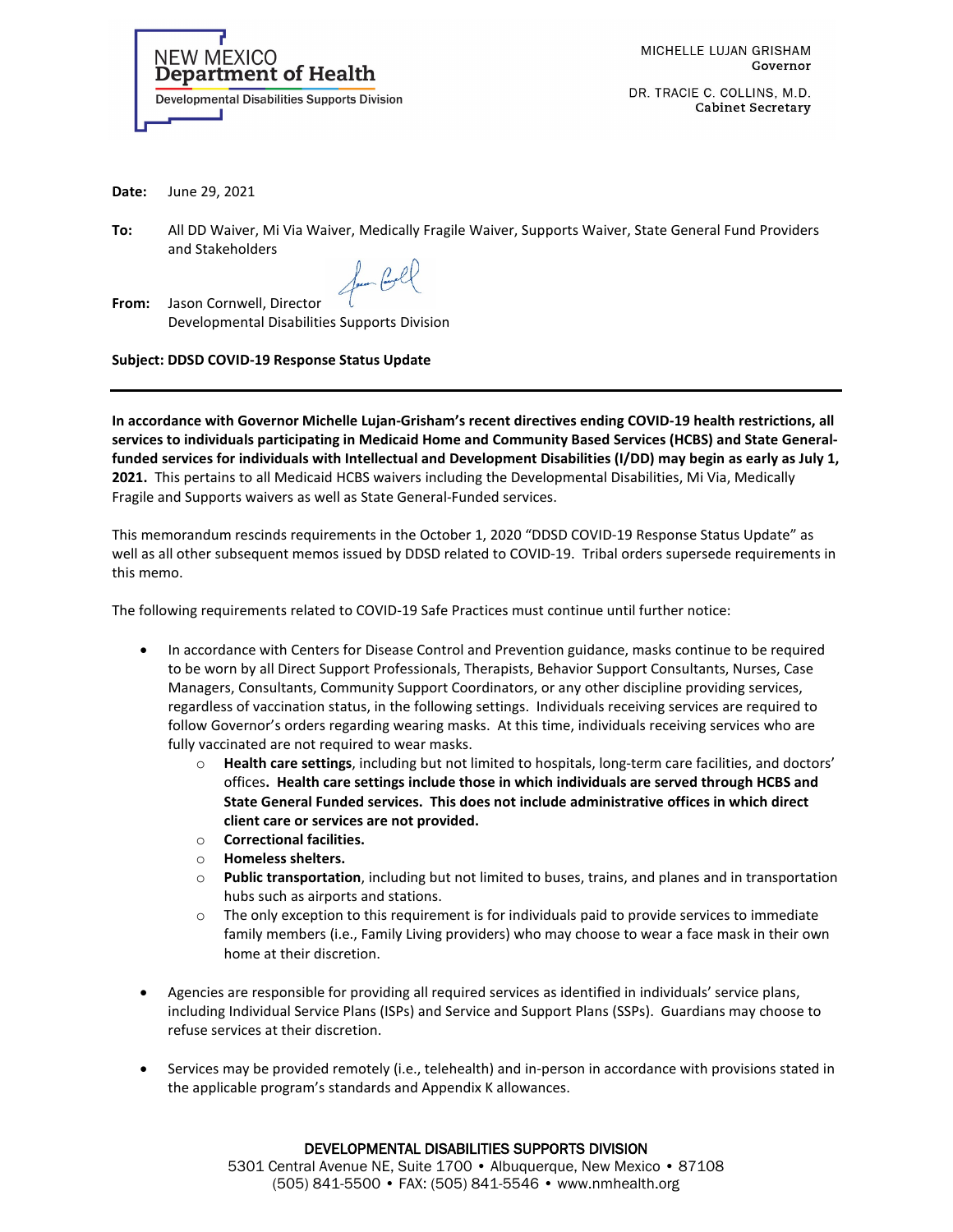- Exception requests will be made based on the individual's needs, not the agency or staff person's need. Exception requests must be submitted to the DDSD Regional Office Director and will be reviewed within 15 days.
- Case Managers, Consultants, Community Support Coordinators, and Service Coordinators in-person visits are required to resume on July 1, 2021, following guidance in instructions provided June 29, 2021, by DDSD.
- Agencies may not require 24-hour notice prior to allowing visits. Agencies are encouraged to cooperate in providing access to individuals. Agencies may limit or cancel visitation in the event of a COVID-19 event (i.e., exposure, positive test) in the home or other location. Although agencies cannot require 24-hour notice prior to visits; Case Managers, Consultants, Community Support Coordinators, Therapists, and Behavior Support Consultants are encouraged to work with agencies regarding in person visits.
- Providers may not deny services based on individuals' COVID-19 vaccination status.
- Agencies are required to maintain current Infectious Disease or COVID-19 Emergency Plans which must be available upon request no later than close of business July 6, 2016. Plans, at minimum, must include Infection Control, Self-Screening Procedures, COVID-19 Safe Practices, and Plans in the Event of COVID-19 Exposure or Confirmed Positive Case.
- Congregate day facility plans for re-opening services must be submitted to their Regional Office Director in accordance with guidance issued by DDSD. Guidance for residential programs can be found in applicable program standards. Guidance for Congregate day facilities was issued on June 7, 2021. Guidance for Case Managers/Consultants/Community Support Coordinators issued on June 29, 2021. Also see DDSD's COVID-19 information site at [https://www.nmhealth.org/about/ddsd/diro/ddcv/.](https://www.nmhealth.org/about/ddsd/diro/ddcv/)
- General Events Reports (GERs) must continue to be reported for COVID-19-related events, including Vaccination, Suspected or Confirmed Exposure, COVID-19 Testing including results, and COVID-19 Related Death. Providers must continue to provide written communication of COVID-19 related events for Mi Via and Medically Fragile Waiver participants.
- Training may be conducted in-person or remotely. Many required training courses are available remotely through the CDD Training Hub at [https://www.cdd.unm.edu/other-disability-programs/disability-health](https://www.cdd.unm.edu/other-disability-programs/disability-health-policy/ddsd-courses/index.html)[policy/ddsd-courses/index.html.](https://www.cdd.unm.edu/other-disability-programs/disability-health-policy/ddsd-courses/index.html) All in-person training must be conducted in compliance with COVID-19 requirements of the organization hosting the event.
- Electronic Signatures continue to be acceptable to meet signature requirements for HCBS forms issued by DDSD and the Division of Health Improvement (DHI).
- Human Services Department and Developmental Disabilities Supports Division are partnering on guidance to transition back to the standard Level of Care (LOC) process per waiver in the coming weeks.
	- o Mi Via in home assessments continue to be allowed as an option.
	- o Other Appendix K allowances specific to each waiver program's Level of Care (LOC) submission and approval process remain in effect until further notice.

According to the Governor's June 18, 2021, announcement, "businesses may still adopt and require additional precautions for employees and/or patrons, at their discretion, and are still advised to enact whatever social distancing and face masking measures may be appropriate to ensure the health and safety of customers and staff, in accordance with Centers for Disease Control and Prevention guidance."